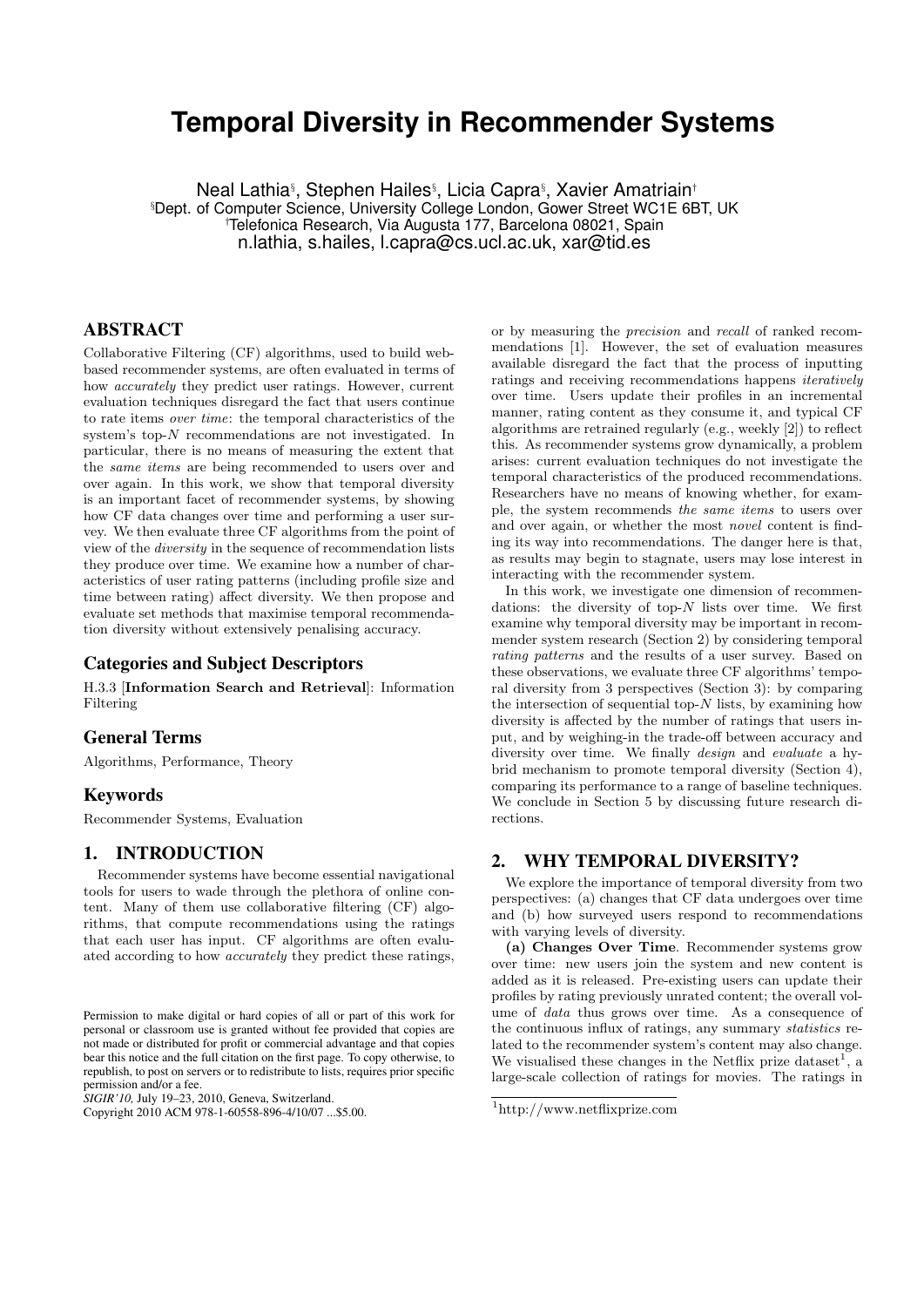

Figure 1: Growth of Netflix Dataset Over Time & Average/Standard Deviation of Returning Users' Ratings Input Per Week

this set span a total of 2, 243 days. We plot the movie and user growth in Figures  $1(a)$  and  $1(b)$  respectively; from these plots we see that there is a continuous arrival of both new users and movies. While new movies seem to be added at a relatively linear pace, the number of users grows exponentially over time. We now turn to the rating frequency: in Figures 1(c) and 1(d) we plot the average and standard deviation of ratings input by returning users (i.e., users who have already previously rated at least once) per week. The plots show the high variability in how users interact with the recommender system. After the initial high fluctuation in average user ratings per week, the mean value flattens out at approximately five ratings per user per week. However, the standard deviation of this mean falls within [5, 20]: rating behaviour also varies over time, and viewing rating sets from a non-temporal viewpoint does not account for these changes. These changes affect the ratings' summary statistics: in [3], Koren shows how global summary statistics vary over time. Similarly, our previous work looks at how changes are further reflected in the global rating median and mode [4]. All the summary values fluctuate over time, reflecting how the overall distribution of ratings shifts as more users interact with the system.

What do we learn from observing these changes? The datasets do not only remain incredibly sparse, but they also do not stabilise; recommender systems continuously have to make decisions based on incomplete and changing data, and the range of the changes we observe in the Netflix data have a strong impact on the predictability of ratings. Furthermore, the continuous rating of content means that the data that an algorithm will be trained with at any particular time is likely to be different than data it trained with previously.



Figure 2: Survey Results for (S1) Popular Movies With No Diversity (S2) Popular Movies With Diversity and (S3) Randomly Selected Movies

The question we explore in this paper is: do these changes translate into different recommendations over time?

(b) User Survey. In order to determine whether temporal diversity is important for recommender system users, we designed three surveys that simulate systems that produce *popular movie* recommendations over the course of five "weeks." We opted to recommend popular movies in order to avoid a variety of confounds that would emerge had we selected a personalised CF algorithm (e.g., the quality of the algorithm itself and the cumbersome process of asking users to rate films). Survey 1 (S1) and Survey 2 (S2) both recommended popular movies drawn from a list of the 100 all time most profitable box office movies<sup>2</sup>. S1 had no diversity: it consistently recommended the top-10 box office hits. S2's recommendations, instead, did change over time. Each week, approximately seven of the previous week's ten recommendations would be replaced by other movies in the top-100 box office list. Lastly, Survey 3 (S3) recommended movies that were randomly selected from the Netflix dataset: the recommendation process included full diversity, but was very unlikely to recommend popular movies.

Each survey was structured as follows. The users were first queried for demographic data. They were then offered the first week's recommendations, represented as a list of ten movie titles (and the relative DVD covers and IMDB links) and asked to rate these top-10 recommendations on a 1-5 star scale. After submitting their rating, they were presented with a buffer screen containing thirty DVD covers, and had to click to continue to the subsequent week; this aimed at diverting users' attention before presenting them with the next week's recommendations. After rating all five week's worth of recommendations, they were asked to comment on the recommendations themselves and answer a number of questions relating to diversity over time. Users were invited to participate in one or more of the surveys: S1 was completed 41 times, S2 had 34 responses, and S3 was completed 29 times. Due to the surveys' anonymity, we do not know how many users completed more than one survey. We therefore treat each completed survey individually. Of the 104 total responses, 74% of the users were male, 10% were 18-21 years old, 66% were 22-30 years old, and 24% were between 31 and 50 years of age. On average, the users

<sup>2</sup>http://www.imdb.com/boxoffice/alltimegross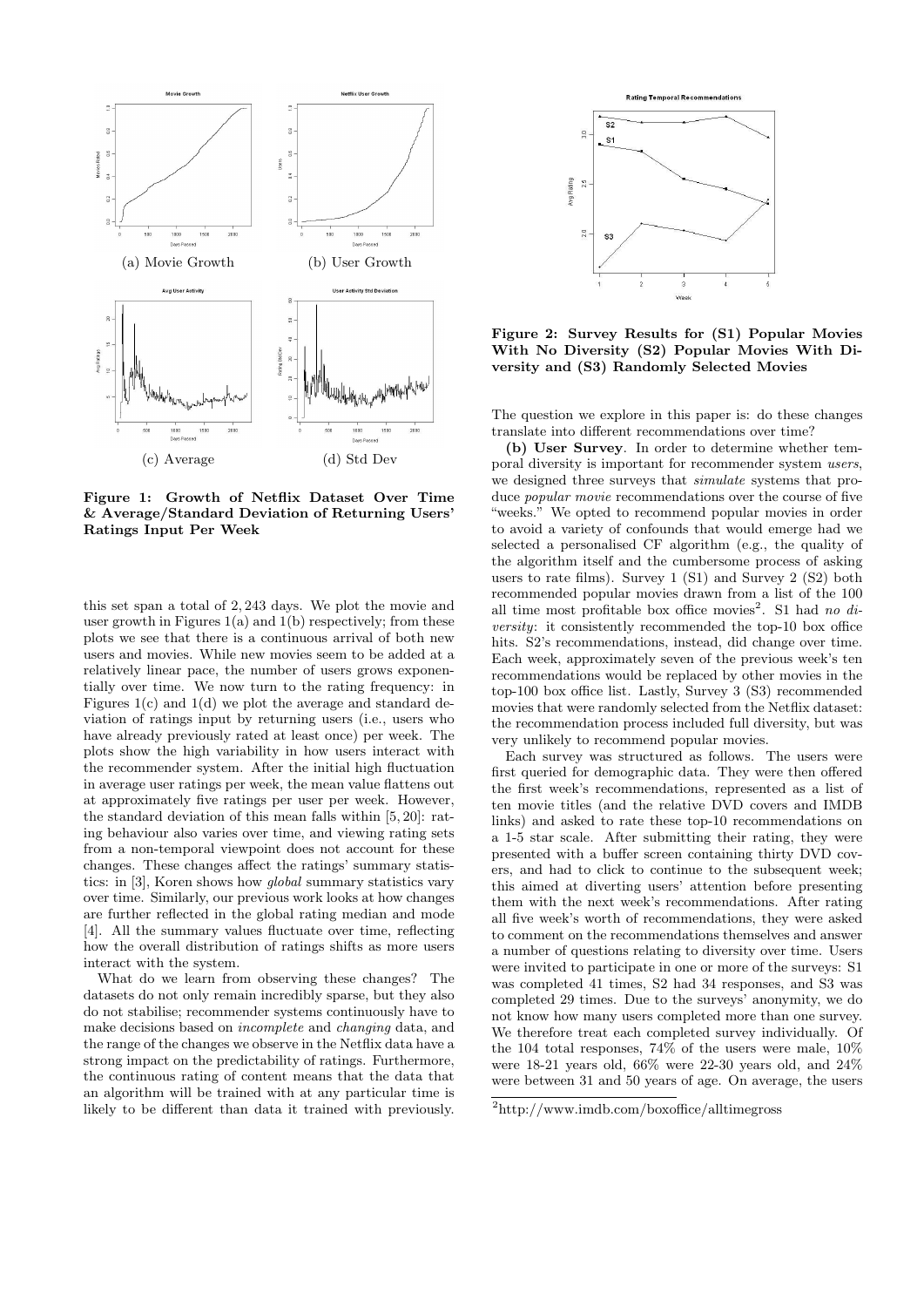claimed to watch  $6.01 \pm 6.12$  movies per month, and while 61% of them said they were familiar with recommender systems, over half of them claimed they used them less than once a month. On the other hand, 29% use recommender systems weekly or daily: our respondents therefore include a wide variety of movie enthusiasts and both people who do and do not use recommender systems.

We averaged the users' ratings for each week's recommendations and plot the results in Figure 2. The S2 results (popular movies with diversity) achieve the highest scores: on average, these five weeks of recommendations were rated  $3.11 \pm 0.08$  stars. The low temporal standard deviation reflects the fact that the rating trend remains relatively flat; the average for each week is about 3 stars. S3's results (randomly selected movies), were consistently disliked: the average rating peaks at 2.34 stars for week 5. In fact, some users commented on the fact that recommendations "appeared to be very random," "varied wildly" and the system "avoided box office hits." The main result of our surveys is reflected in S1's results (popular movies with no diversity): as the same recommendations are offered week after week, the average ratings monotonically decrease. The average for week 1 was 2.9, which falls within the range of values measured in S2, while by week 5 the average score is 2.3, which is lower than the average score for the random movies. Not all commented on the lack of recommendations diversity; however, most modified their ratings for the recommendations as the lack of diversity persisted. This shows that when users rate they are not only expressing their tastes or preferences; they are also responding to the impression they have of the recommender system. In the case of S1, users commented on the fact that the algorithm was "too naive" or "not working," and the lack of diversity "decreased [the respondent's] interest."

In order to test the statistical significance of the three different survey's results, we performed an analysis of variance (ANOVA): in this case, the null hypothesis is that the ratings for each survey are the same. We can reject the null hypothesis with 99% confidence with p-values less than 0.01: the p-value we measured for the three methods is 9.72e -14. A pairwise t-test between each survey further shows that the ratings input for each survey cannot be attributed to the sampling of the study; we omit the boxplots due to lack of space.

The final part of the surveys asked users about qualities they sought in recommendations. Overall, 74% said it was important for recommender systems to provide results that accurately matched their taste (23% selected the 'neutral' option to this question). 86% said it is important for recommendations to change over time; in fact, 95% stated it is important that they are offered new recommendations. It thus quickly becomes apparent that temporal diversity is a highly important facet of recommender systems, both in terms of the direct responses and rating behaviour of the surveyed users. In the following sections, we evaluate the temporal diversity of three state of the art CF algorithms.

# 3. EVALUATING FOR DIVERSITY

Given the above, we now aim to examine how diverse CF algorithms are over time. We focus on three algorithms: a baseline, where a prediction for an item is that item's mean rating, the item-based k-Nearest Neighbour (kNN) algorithm, and a matrix factorisation approach based on

Singular Value Decomposition (SVD). Due to limited space, we do not detail each algorithm; Adomavicius and Tuzhilin [5] thoroughly review these and many more approaches. We chose these algorithms since they not only reflect state-ofthe-art CF, but also each manipulate the rating data in a different way and may thus produce varying recommendations.

All of the algorithms share a common theme: they produce predicted ratings that can then be used to recommend content. The idea is to use the predictions in order to generate a personalised ranking of the system's content for each user (note that, in our scenario, items that have been rated cannot be recommended). However, it may be the case that items share the same predicted rating. For example, a number of items may all have 5-star predictions. In this case, the predicted rating alone is not conducive to a meaningful ranking. We solve this problem by introducing a *scoring* function to rank items, regardless of the model used to generate predicted ratings. The scoring function uses two pieces of information: the predicted rating, and the confidence in the prediction (i.e., number of data points used to derive it) as used in [6]. Assuming a 5-star rating scale, we first subtract the scale mid-point (3 stars) from the prediction and then multiply by the confidence:

$$
s_{\hat{r},i} = (\hat{r}_{u,i,t} - 3.0) \times confidence(\hat{r}_{u,i,t})
$$
 (1)

This scoring function ensures that items with high prediction and confidence are promoted, and low prediction with high confidence are demoted. For example, an item with a predicted 5 star rating, derived from 2 ratings, will be ranked lower than another item with a 4 star prediction based on 50 ratings. If two items had the same score, then we differentiated them based on their respective average rating date: the item that had been rated more recently is ranked higher. The greatest advantage of this method, as detailed in [6], is the heightened explainability of recommendations.

Methodology. In order to examine the sequence of recommendations produced by a system, we explore CF algorithms that iteratively re-train on a growing dataset. Given a dataset at time t and a window size  $\mu$  (how often the system will be updated), we train the algorithm with any data input prior to t and then predict and rank all of the unrated items for each user. The  $t$  variable is then incremented by  $\mu$ , and the entire process is repeated, except that now the latest ratings become incorporated into the training data. In other words, at time  $t$  we generate a set of top- $N$  lists—corresponding to the top- $N$  recommendations each user would receive—in order to then examine how the sequence of ranked items that we produce will vary as the system is updated. This method includes a number of advantages: we test the algorithms as data grows (and view more than a single iteration of this process), making predictions based only on ratings that are currently available. We simulate the iterative update of deployed systems, and stay true to the order users input ratings.

Since users do not necessarily log-in consistently to the system, we cannot be certain that each top- $N$  list would have been viewed by each user. We therefore only generate a top-N list for the users who will rate at least one item in time  $(t + \mu)$ ; we assume that if the user is rating an item then they have logged into the system and are likely to have seen their recommendations. The benefit of this is that we compare the current recommendations to those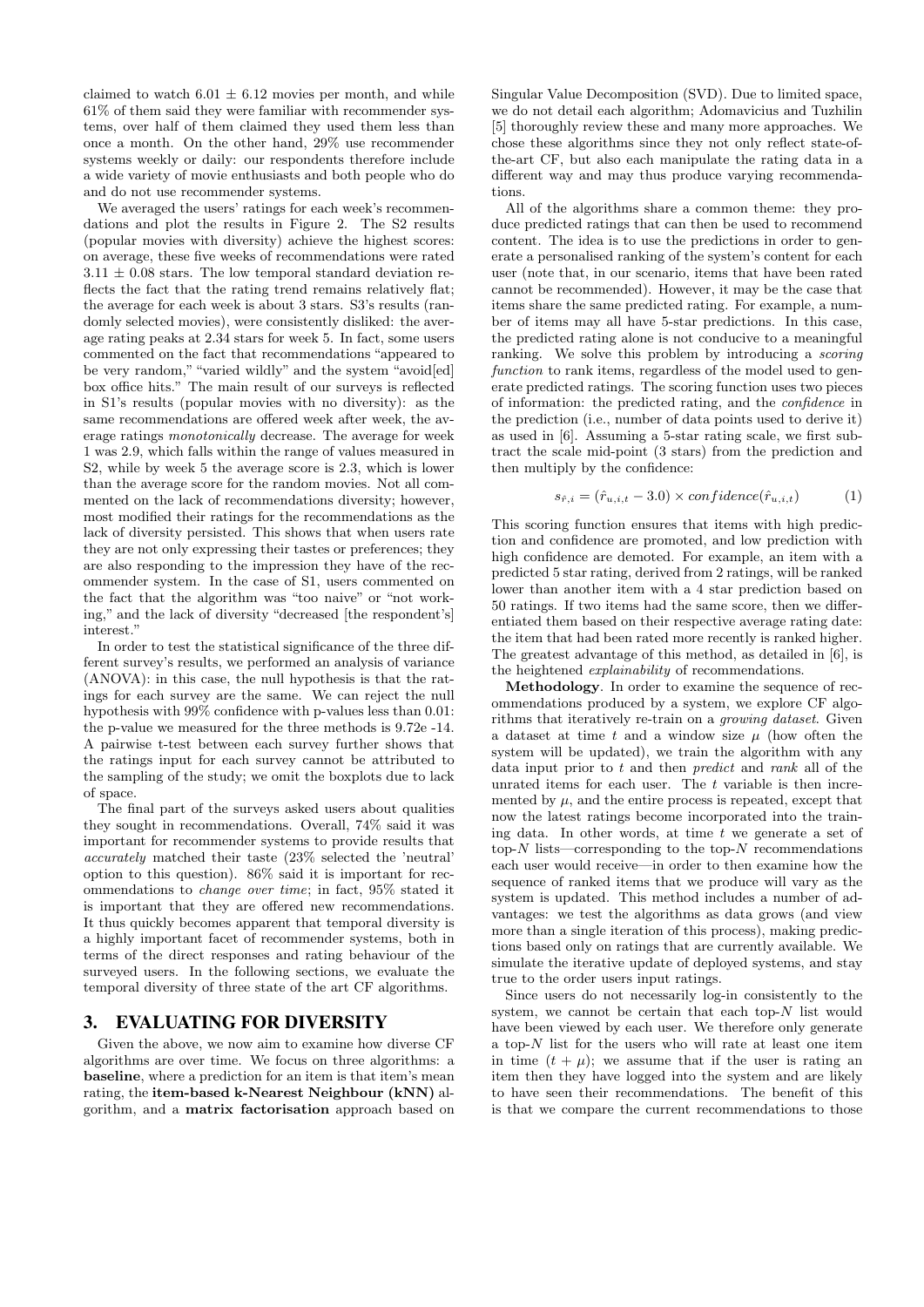that users are likely to have seen before. It remains possible that users viewed their recommendations without rating any content; however, given this uncertainty in the data, we only consider the scenario where there is evidence that the users have interacted with the system.

We use 5 subsamples of the Netflix dataset for crossvalidation purposes. Each subsample includes 50, 000 users and any rating input (by any user) prior to a pre-defined "edge" time  $\epsilon = 500$  days after the first date in the Netflix dataset. Our final subsets have approximately 60, 000 users; setting the  $\epsilon$  value as we did is roughly equivalent to bootstrapping a new recommender system with 10, 000 users rating content for over a year (we thus hope to avoid settings where our results will be skewed by system-wide cold start problems). We set the window size  $\mu = 7$  days; the system will be updated weekly [2]. Since the Netflix data spans a total of 2, 243 days, selecting  $\mu = 7$  days allows us to explore 249 system updates.

#### 3.1 Measuring Diversity Over Time

We define a way to measure the diversity between two ranked lists as follows. Assume that, at time  $t$ , a user is offered a set of 10 recommendations. The next time the user interacts with the system only 1 of the 10 recommendations is different. Therefore, the diversity between the two lists is  $\frac{1}{10} = 0.1$ . More formally, given two sets  $L_1$  and  $L_2$ , the set theoretic difference (or relative complement) of the sets denotes the members of  $L_2$  that are not in  $L_1$ :

$$
L_2 \backslash L_1 = \{ x \in L_2 | x \notin L_1 \}
$$
 (2)

In our example above, only 1 of the 10 recommendations was not the same: the set theoretic difference of the two recommendation lists has size 1. We thus define the diversity between two lists (at depth N) as the size of their set theoretic difference over N:

$$
diversity(L_1, L_2, N) = \frac{|L_2 \backslash L_1|}{N} \tag{3}
$$

If  $L_1$  and  $L_2$  are exactly the same, there is no diversity:  $diversity(L_1, L_2, N) = 0$ . If the lists are completely different, then  $diversity(L_1, L_2, N) = 1$ . This measure disregards the actual ordering of the items: if a pair of lists are re-shuffled copies of each other, then there continues to be no diversity. However, we can measure the extent that recommendations change as a result of the same content being promoted or demoted by measuring diversity at varying depths  $(N)$ .

One of the limitations of this metric is that it measures the diversity between two lists; it only highlights the extent that users are being sequentially offerered the same recommendations. In order to see how recommendations change, in terms of new items appearing in the lists, we define a top- $N$  list's *novelty*. Rather than, as above, comparing the current list  $L_2$  to the previous list  $L_1$ , we compare it to the set of all items that have been recommended to date  $(A_t)$ :

$$
novelty(L_1, N) = \frac{|L_1 \backslash A_t|}{N} \tag{4}
$$

In this context, we define novelty in terms of what items have been previously recommended to a user. A list's novelty will be high if all of the items have never been recommended before, and low if all of the items have been recommended at some point in the past (not just in the last update). We further define the *average diversity*  $\delta_t$  and *average novelty* 



Figure 3: Top-10 and 20 Temporal Diversity and Novelty for Baseline, kNN and SVD CF

 $\eta_t$  that is generated by a given CF algorithm (at time t) as the average of the values computed between all the current top-N lists and the respective previous list for each user.

#### 3.2 Results and Analysis

We computed  $\delta_t$  and  $\eta_t$  for each of the 3 algorithms over all 249 simulated system updates outlined in Section 3, and report the results for the top-10 and top-20 recommendations in Figure 3. These results provide a number of insights into recommender system's temporal diversity. As expected, the baseline algorithm produces little to no diversity. On average, users' top-10 recommendations differ by (at most) one item compared to the previous recommendations. Both the factorisation and nearest neighbour approaches increment diversity; furthermore, the kNN algorithm is, on average, consistently more diverse than the sequence of recommendations produced by the SVD.

The novelty values (Figures  $3(c)$  and  $3(d)$ ) are lower than the average diversity values. That means that when a different recommendation appears, it is more often a recommendation that has appeared at some point in the past, rather than something that has not appeared before. There are a variety of factors that may cause this; for example, new items may not be recommended because they lack sufficient ratings: the CF algorithm cannot confidently recommend them. However, this metric does not tell us whether the new recommendations are new items to the system, or simply content that has (to date) not been recommended. A full analysis of the novelty of recommendation warrants a closer inspection of when items join the system and when they are recommened. In order to focus our analysis, we thus separate the problems of recommending new content from that of diversifying sequential recommendations: in this work, we focus on the latter.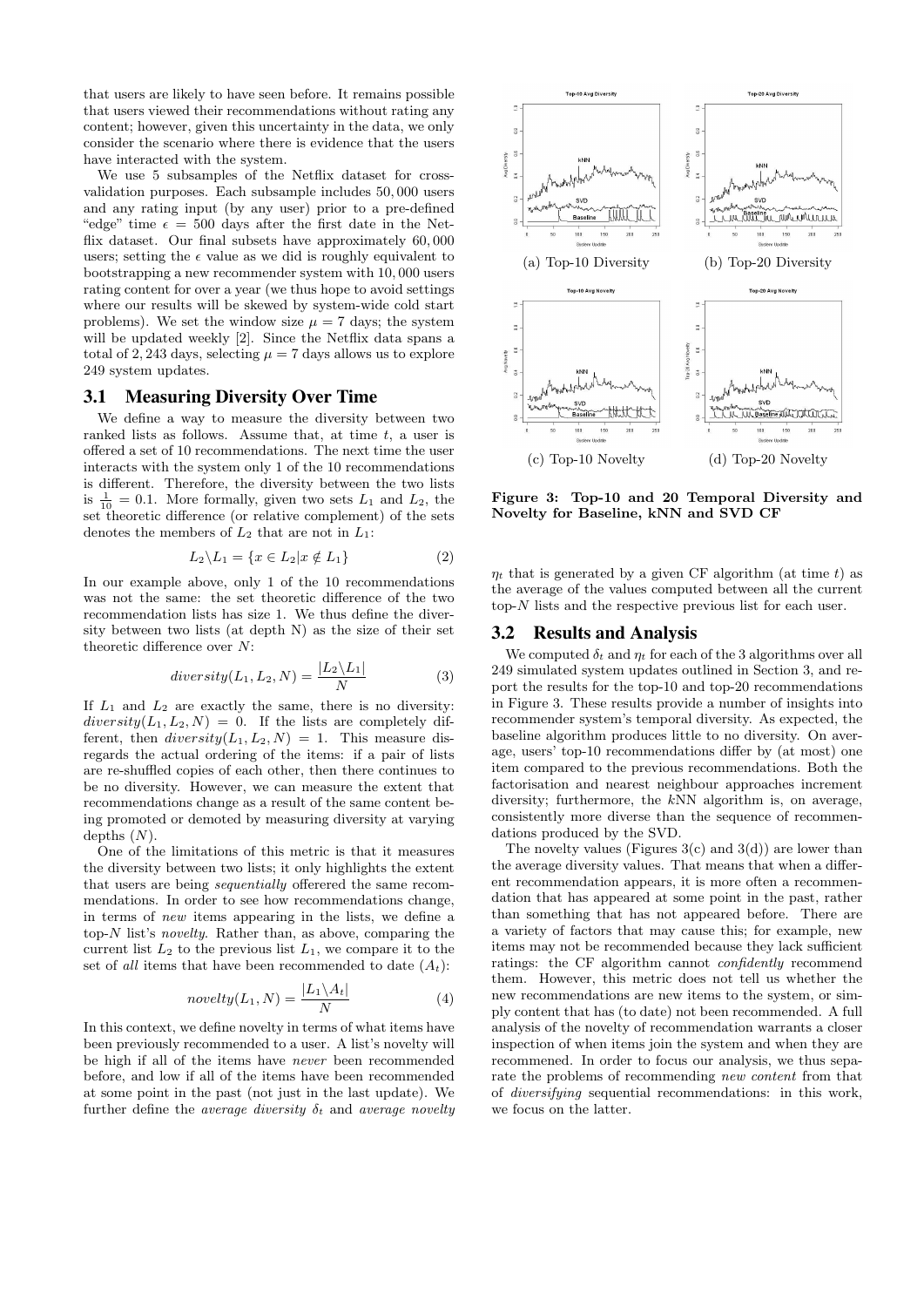

Figure 4: Profile Size vs. Top-10 Temporal Diversity for Baseline, kNN and SVD CF



Figure 5: Ratings Added vs. Top-10 Temporal Diversity for Baseline, kNN and SVD CF

Both Figure 3(a) and 3(b) also look very similar: the diversity values for the top-10 and top-20 recommendations are nearly the same. In order for this to happen (i.e., for a comparison between two top-10 lists and two top-20 lists to produce the same value) there must be more diversity between the larger lists. For example, if only 1 item changes in the top-10, the diversity is  $\frac{1}{10} = 0.1$ , and the pair of top-20 lists will only produce this diversity value if 2 items have changed,  $\frac{2}{20}$ . What this means is that not all of the changes in the item rankings are occuring in the top-10: new items are also being ranked between the 11th and 20th positions.

At the broadest level, we thus observe that (a) both the baseline and SVD produce less temporal diversity than the kNN approach, and (b) across all CF algorithms, diversity is never higher than appproximately 0.4. However, these are averaged results across many users, who may be each behaving in very different ways: we now perform a finer grained analysis of temporal diversity to explore the relation between users and the diversity they experience.

Diversity vs. Profile Size. The metric in Section 3.1 does not factor in the fact that the distribution of ratings per user is not uniform. Some users have rated a lot of items, while others have very sparse profiles. Users' profile size (i.e., the number of ratings per user) may affect their recommendation diversity. We therefore binned the above temporal results according to users' current profile size and then averaged the diversity of each group. We plot the results in Figure 4. The baseline (Figure  $4(a)$ ) continues to show next to no diversity, regardless of how many items users have rated. The rationale behind this is that the only profile information that the baseline factors in when it computes recommendations is whether the user has rated one of the popular items; results will only be diverse if the user rates all the popular content. The  $kNN$  (Figure 4(b)) and SVD (Figure  $4(c)$ ) results, instead, show a negative trend: diversity tends to reduce as users' profile size increases.

Diversity vs. Ratings Input. Our temporal diversity metric is based on pairwise comparisons; we compare each sequential pair of top- $N$  lists. One factor that may thus play an important role when determining how diverse a pair of lists will be from one another is how much the user rates in a given session. For example, one user may log in and rate two items while another may log in and rate fifty; the temporal diversity that each user subsequently experiences may be affected by these new ratings. We therefore binned users according to how many new ratings they input, and plot the results in Figure 5. As before, the baseline remains unaffected by how many new ratings each user inputs. The  $kNN$  (Figure 5(b)) and SVD (Figure 5(c)), instead, show a positive trend. These results can be interpreted as follows: the more you rate now, the more diverse your next recommendations will be in the next session.

Diversity and Time Between Sessions. The previous analysis was concerned with how diversity is influenced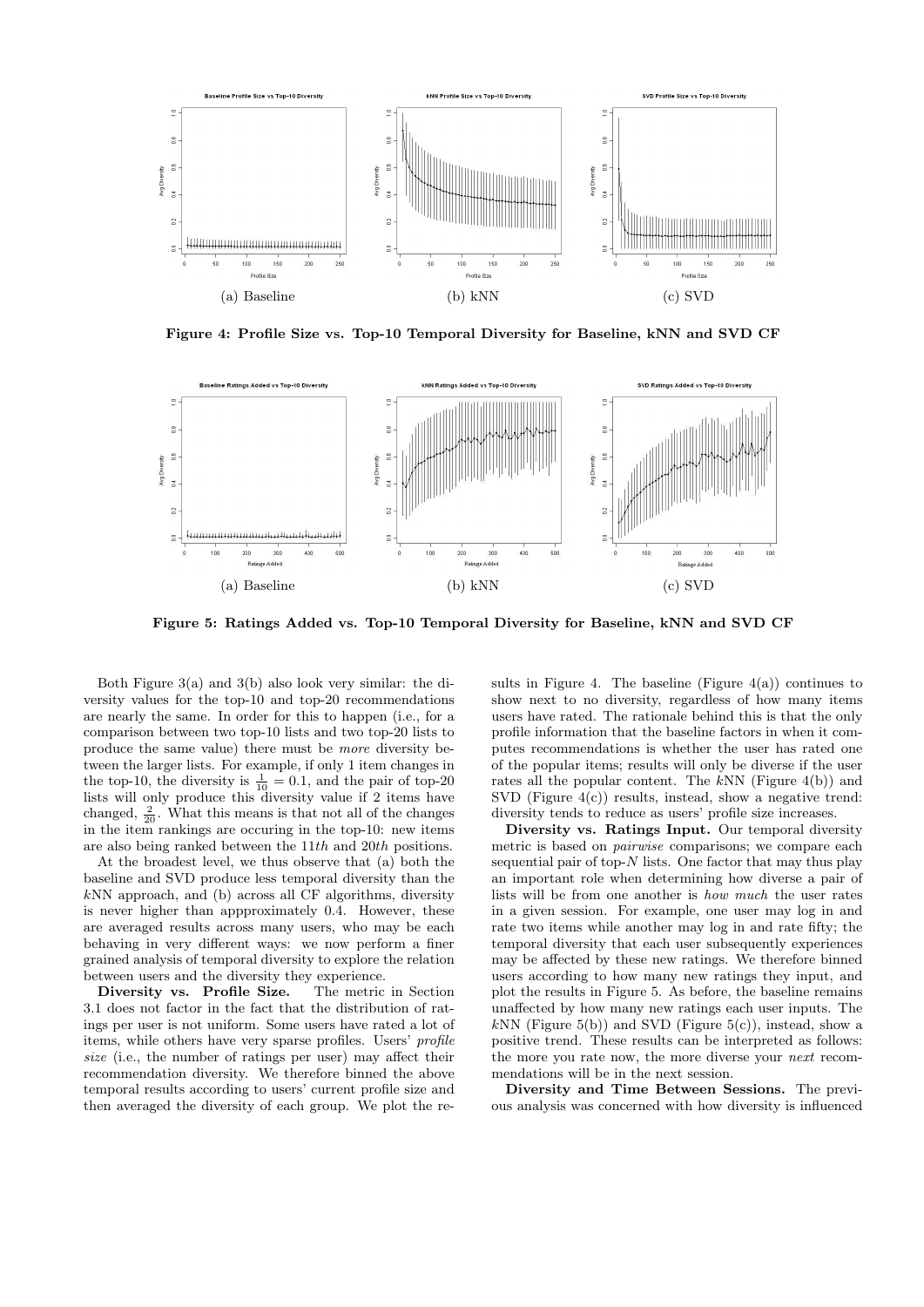

Figure 6: Time Passed vs. Top-10 Temporal Diversity for Baseline, kNN and SVD CF and Comparing Accuracy with Diversity

by a single user rating content. However, users do not rate alone: an entire community of users rate content over extended periods of time. We highlight this point with an example: some users may consistently log in and rate items every week; others may rate a few items now and not return for another month (and, in their absence, other users will have continued rating). In other words, diversity may be subject to the time that has passed from when one list and the next are served to the user. In order to verify this, we binned our diversity results according to the number of weeks that had passed between each pair of lists, and plot the results in Figure 6. In this case, all three of our algorithms show a positive trend: the longer the user does not return to the system, the more diversity increases. Even the baseline diversity increases: if a user does not enter the system for a protracted period of time, the popular content will have changed.

Lessons Learned. Overall, average temporal diversity is low. Ranking content based on popularity offers next to no diversity, while the kNN method produces the largest average temporal diversity. Larger profile sizes negatively affect diversity; it seems that users who have already rated extensively will see the least diverse recommendations over time. Pairwise diversity between sequential lists is largest when users rate many items before receiving their next recommendations; users should be encouraged to rate in order to change what they will be recommended next. Diversity will naturally improve as users extend the time between sessions when they interact with the system (even popular content eventually changes).

The final question we ask is how diversity relates to accuracy, the metric of choice is traditional CF research. To do so, we take the predictions we made at each update, and compute the Root Mean Squared Error (RMSE) between them and the ratings the visiting users will input. We then plot RMSE against average diversity in Figure 6(d). A plot of this kind has four distinct regions: low accuracy with low diversity (bottom right), high accuracy with low diversity (bottom left), low accuracy with high diversity (top right), and high accuracy with high diversity (top left). We find that the results for each algorithm cluster into different regions of the plot, corresponding to the different diversity results that they obtain. In terms of RMSE, different algorithms often overlap; for example, kNN CF is sometimes less accurate than the baseline. The baseline sits toward the bottom right of the plot: it offers neither accuracy nor diversity. The SVD, on the other hand, tends to be more accurate than the baseline, although there is little diversity gain. The kNN results, finally, sit between the two others—in terms of accuracy—and above them when considering diversity.

Based on what we have observed, it seems that improving the temporal diversity of a recommender system is an important task for system developers. In the following section, we describe and evaluate a number of techniques that may be implemented to do so. We then discuss the potential implications that modifying top- $N$  lists to promote diversity may have.

# 4. PROMOTING TEMPORAL DIVERSITY

The easiest way of ensuring that recommendations will be diverse is to do away with predicted ratings and simply rank items randomly. However, diversity then comes at the cost of accuracy: recommendations are no longer personalised to users' tastes. The random survey (Section 2) showed that this is not a viable option, since the recommendations were rated very low. We can thus anticipate that, when promoting diversity, we must continue to take into account users' preferences. We do so with two methods: temporal hybrid switching, from a system (a) and user (b) perspective, and re-ranking individual users' recommendations (c).

(a) Temporal Switching. Many state of the art approaches to CF combine a variety of algorithms in order to bolster prediction accuracy [5]. However, as described by Burke [7], another approach to building hybrid CF algorithms is to switch between them. Instead of combining prediction output, a mechanism is defined to select one of them. The rationale behind this approach is as follows: given a set of CF algorithms, that each operate in a different way, are likely to produce different recommendations for the same user; the top- $N$  produced by a  $kNN$  may not be the same as that produced by an SVD. We thus switch between the two algorithms: we cycle between giving users kNN-based recommendations one week, and SVD-based recommendations the following week.

We plot the top-10 diversity over time for this switching method in Figure 7(a). Diversity has now been incremented to approximately 0.8: on average, 8 of the top-10 recommendations ranked for each user is something that was not recommended the week before. How does this affect accuracy? Intuitively, the overall accuracy that the system will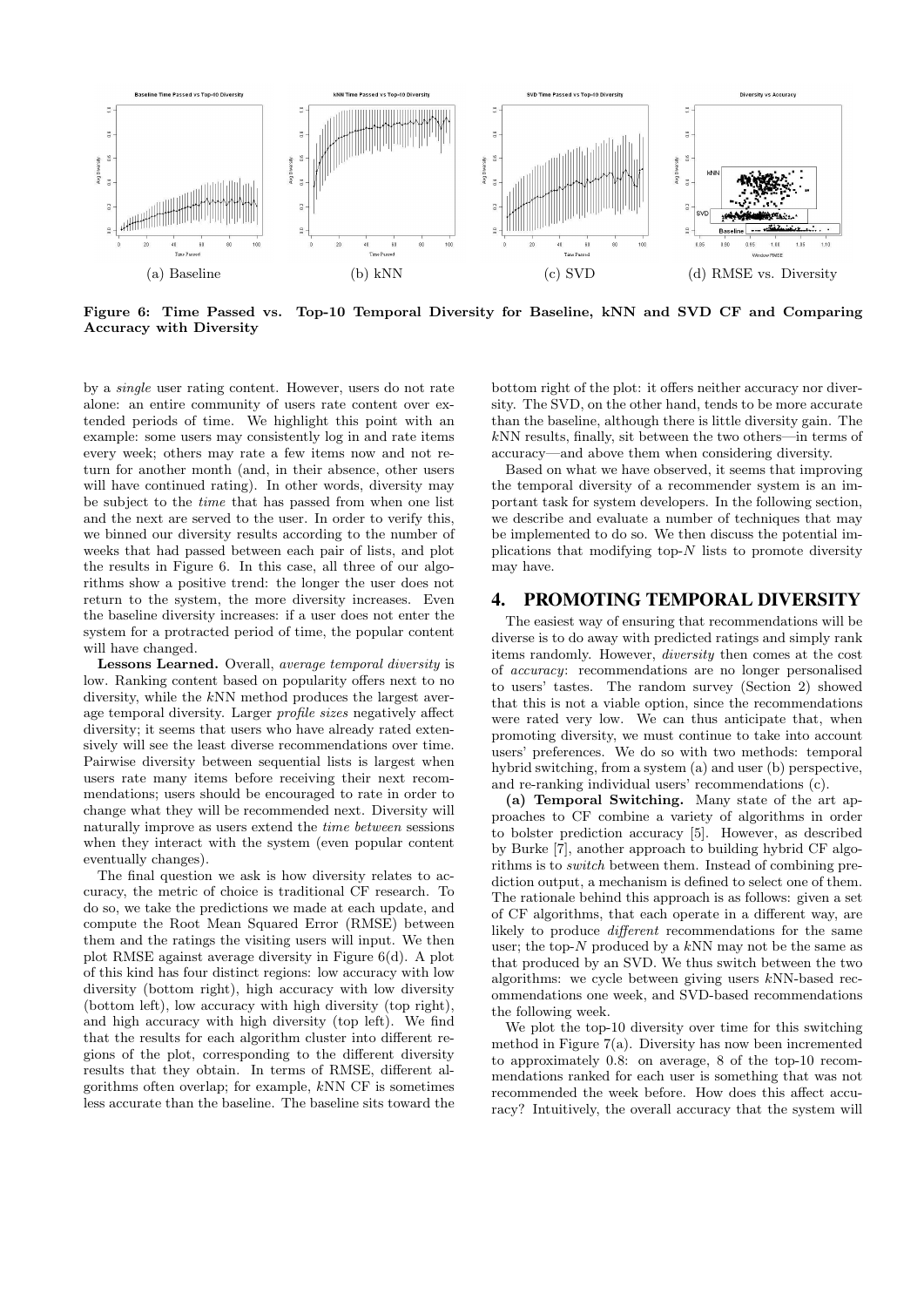

(a) Switching Temporal Di-(b) Switching RMSE vs Diversity versity

#### Figure 7: Diversity (a) and Accuracy (b) of Temporal Switching Method

achieve will be somewhere between the accuracy of each individual algorithm. We compare the accuracy and diversity of our switching technique in Figure 7(b). The results for the switching method now cluster into two groups; each group lies above the candidate algorithms we selected. In other words, accuracy fluctuates between the values we reported for  $kNN$  and SVD CF, but the fact that we are switching between these two techniques ensures that diversity has been greatly increased.

(b) Temporal User-Based Switching. The method described in the previous section is very straightforward: the system changes the CF algorithm that is used from one week to the next in order to favour diversity. However, this method does not take into account how users behave; in particular, we previously noted that not all users have regular sessions with the recommender system. In fact, if their sessions were every other week, then the switching technique described in the previous section would be of no use at all. We therefore also tested a user-based switching algorithm. It works as follows: the system keeps track of when a user last appeared, and what algorithm was used to recommend content to that user during the last session. When the user reappears, the system simply picks a different algorithm from what it previously used. As before, we switched between using an item-based kNN and an SVD-based approach in our experiments. The results are shown in Figure 8.

The temporal diversity (Figure  $8(a)$ ) is now near 1: on average, users are being offered different recommendations to what they were shown the last time they interacted with the system. On the other hand, accuracy (Figure 8(b)) now falls between the kNN and SVD results. In other words, we sacrifice the low-RMSE of the SVD, but still do better than simply using the  $kNN$  approach: in return, the average diversity has been greatly amplified.

The only overhead imposed by user-based switching is a single value per user that identifies which algorithm was last used to compute recommendations; however, unlike the temporal switching method in the previous section, we are now required to compute both kNN and SVD at every update, albeit for a subset of users. We do not consider this to be an unsurmountable overhead, given that state of the art algorithms already tend to ensemble the results of multiple CF algorithms.

(c) Re-Ranking Frequent Visitors' Lists. An immediate problem with a temporal switching approach is that it requires multiple CF algorithm implementations. In this



Figure 8: Temporal Diversity and Accuracy vs. Diversity With User-Based Temporal Switching



Figure 9: Temporal Diversity and Accuracy vs. Diversity When Re-Ranking Frequent Visitors' Lists

section, we provide a means of diversifying recommendations to any desired degree of diversity when only a single CF algorithm is used.

One of the observations we made above is that users who have very regular sessions with the recommender system have low top- $N$  temporal diversity. One way of improving overall average temporal diversity thus entails catering to the diversity needs of this group. To do so, we take advantage of the fact that they are regular visitors, and only re-rank their top- $N$  recommendations.

The re-ranking works in a very straightforward manner: given a list that we wish to diversify with depth  $N$  (e.g., N  $= 10$ , we select M, with  $N < M$  (e.g., M = 20). Then, in order to introduce diversity  $d$  into the top- $N$ , we replace  $(d \times$  $N$ ) items in the top- $N$  with randomly selected items from positions  $[(N + 1)...M]$ . In the case of  $d = 1$ , all elements in the first [1...N] positions are replaced with elements from positions  $[(N+1)...M]$ . This is the method that we used to diversify the recommendations in the user survey S2 (Section 2); in that case,  $N = 10$  and  $M = 100$  (the 100 all time box office hits).

In our experiments, we opted to re-rank the top-10 results for any users who had previously visited the system less than two weeks before (recall that our system is updated weekly). The temporal diversity results, shown in Figure 9(a), clearly improve the overall average. Furthermore, the accuracy (Figure 9(b)) remains the same: the diversity has simply been shifted in the positive direction. However, how does this not hurt accuracy? There are three points to keep in mind: (a) we are only reranking the lists for frequent visitors, others' recommendations are untouched; (b) the items